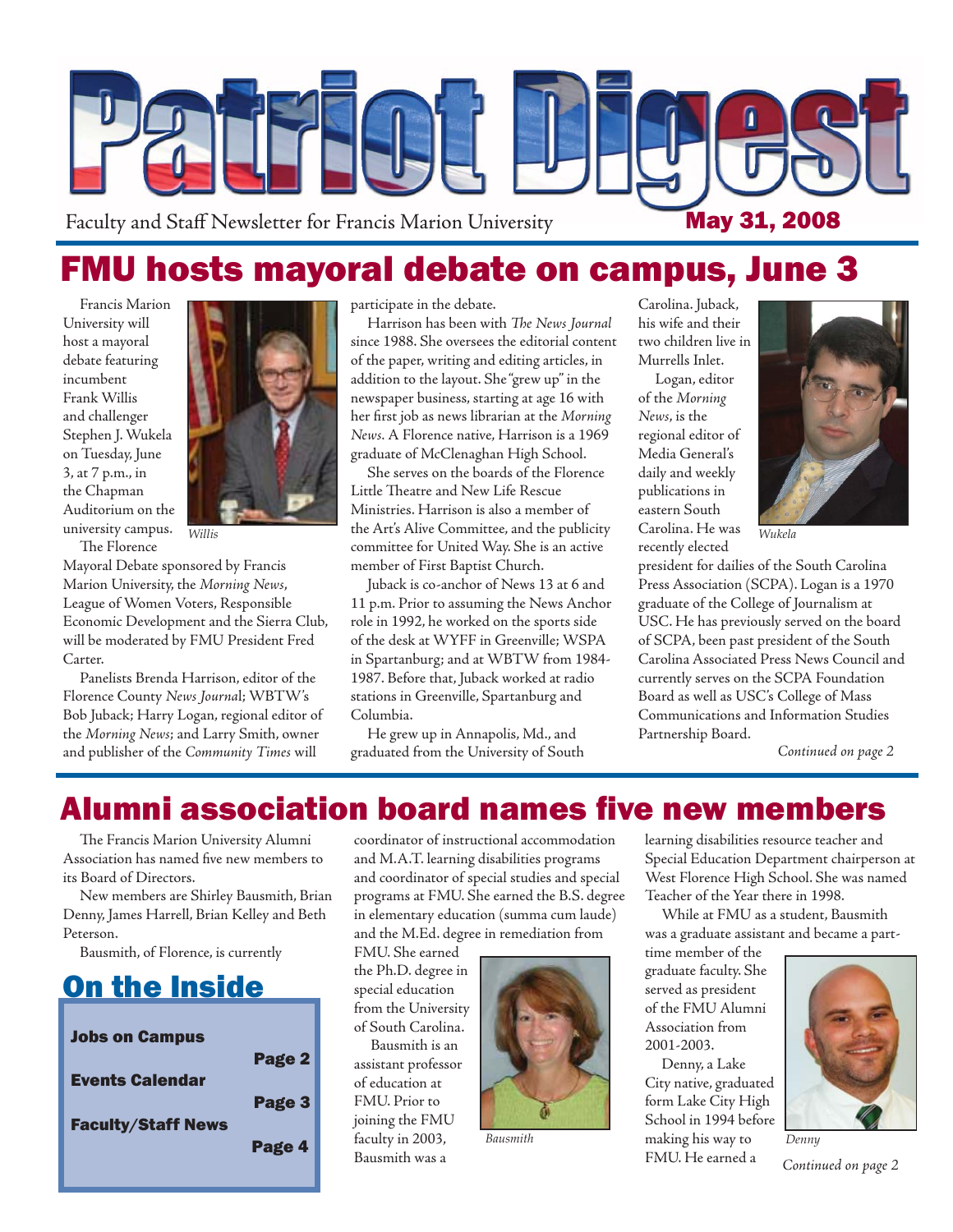# **Patriot Digest**

#### Mayoral debate ... *Continued from front*

He began his newspaper career in 1970 as a reporter at *The Columbia Record* and moved up to city editor before becoming assistant managing editor of *The State* newspaper in 1980. Logan served as deputy managing editor of *The State* prior to coming to Florence in 2001.

Smith, who has been a business owner for 21 years, is co-owner of DBS Communications conglomerate, which he owns with his wife of 25 years, Diana Brunson Smith. These subsidiaries, in addition to The Community Times, which has a circulation in 11 eastern South Carolina (Pee Dee and Coastal) counties, include: *The Times Upstate* (serving seven counties in South Carolina's Piedmont region); Eastern South Carolina BlackBook, an annual directory listing African-American-owned businesses; and First Friday of the Pee Dee, a monthly networking opportunity for African-American businesses and professionals.

Smith, originally from Columbia, is a 1979 graduate of Benedict College, with a bachelor's degree in sociology.

Live coverage of the debate will be provided on Time Warner Cable Channel 11 and on WBTW's MyTV on Time Warner's Digital Channel 811. Live video streaming coverage of the debate will be provided on WBTW's website at www.scnow.com.

#### Alumni Association board members... *Continued from front*



bachelor's degree in psychology from FMU in 1998 and was inducted into the psychology honor society, Psi Chi. He received a master's in school psychology from FMU in 2001 and was the school psychologist in Florence School District One from 2000-06. He is currently the director of programs for exceptional children for Florence School District One.

He and his wife of six years, Catherine, have one son, Connor.

Harrell, a Society Hill native, is division vice president and general manager of Sonoco's

North American Paper division. Harrell has operational responsibility for Sonoco's 16 recycled paperboard mills in the United States, Canada and Mexico. He joined Sonoco in 1985 and has held a number of domestic and international management positions in both the company's industrial and consumer segments. Prior to his most recent assignment, Harrell was division vice president and general manager, Industrial Products/Paper, Europe. He is a graduate of Francis Marion

#### Jobs on Campus

#### 5-15-08

- **Instructor/Assistant Professor of** English
- **C** Assistant Professor of English
- **C** Lead Teacher
- **OC** Director of the Center for Entrepreneurship
- **C**> Part-time instructor of Biology
- **C** Accountant-Cashier
- **C** Reference Librarian
- **C** Part-time Teaching Assistant/ Floater
- **C** Part-time/Temporary Substitute Teaching Assistants
- **C** Part-time/Temporary Teaching Assistant

*Visit Human Resources in SAB, Rm 105 or call ext. 1140.* University with a B.S. degree in Business Administration and an M.B.A. from Duke University.

Kelley was born and raised in Poughkeepsie, N.Y., and moved to South Carolina in 1992 when he attended FMU. He graduated in 1996 with a double major in economics and political science. While attending FMU, Kelley was a member of the Pi Kappa Alpha Fraternity, and president of the Student Government Association from 1995– 1996. Upon graduating from FMU, he began his career at Pee Dee Electric Cooperative as an industrial/commercial marketing representative

until 1998 when he made a career change. Kelley joined the team at Sonoco Products Company in Hartsville as an Order Fulfillment/Rollout Representative, and then as a Department Manager in Chester, Va.

In 2002, he rejoined Pee Dee Electric Cooperative as vice president of member services. In this position, Kelley was responsible for ensuring positive member service outcomes, and implemented a number of enhancements to streamline the department. In June of *Harrell Kelley*



2004, Kelley was promoted to his current position of vice president of marketing, where he is responsible for the development and administration of programs and the promotion of the cooperative's public image.

Serving on such boards as the Greater Florence Chamber of Commerce, Florence Regional Arts Alliance, Marion County Progress, Florence Career Center Advisory Committee, Florence Rotary Club, Florence Education and Economic Development Task Force, keeps him active in the communities of the region. Kelley is married to the former Deborah Helms of Pageland.

Peterson graduated from FMU in 2007 with a bachelor's degree in business administration. She is pursuing a master's degree in business education and expects to complete her degree in 2009.

Peterson is currently a financial advisor for Waddell and Reed Finance Advisors in Sumter. There she develops investment and financial strategies for clients to become financially independent. She is also a military police in the S.C. Army National Guard, which led to her serving one tour of duty in Iraq.

"I am delighted to welcome our five new directors to the board.

Each of them brings unique experiences, knowledge and talents to the table and I am looking forward to working with them to offer exceptional alumni activities, events and programs," said Kim Turbeville, FMU's director of alumni affairs. "The FMU Alumni Association could not operate without the support and participation of our alumni and this group's extra effort and time commitment are allowing our office to reunite and reconnect with our 15,000-plus graduates."



*Peterson*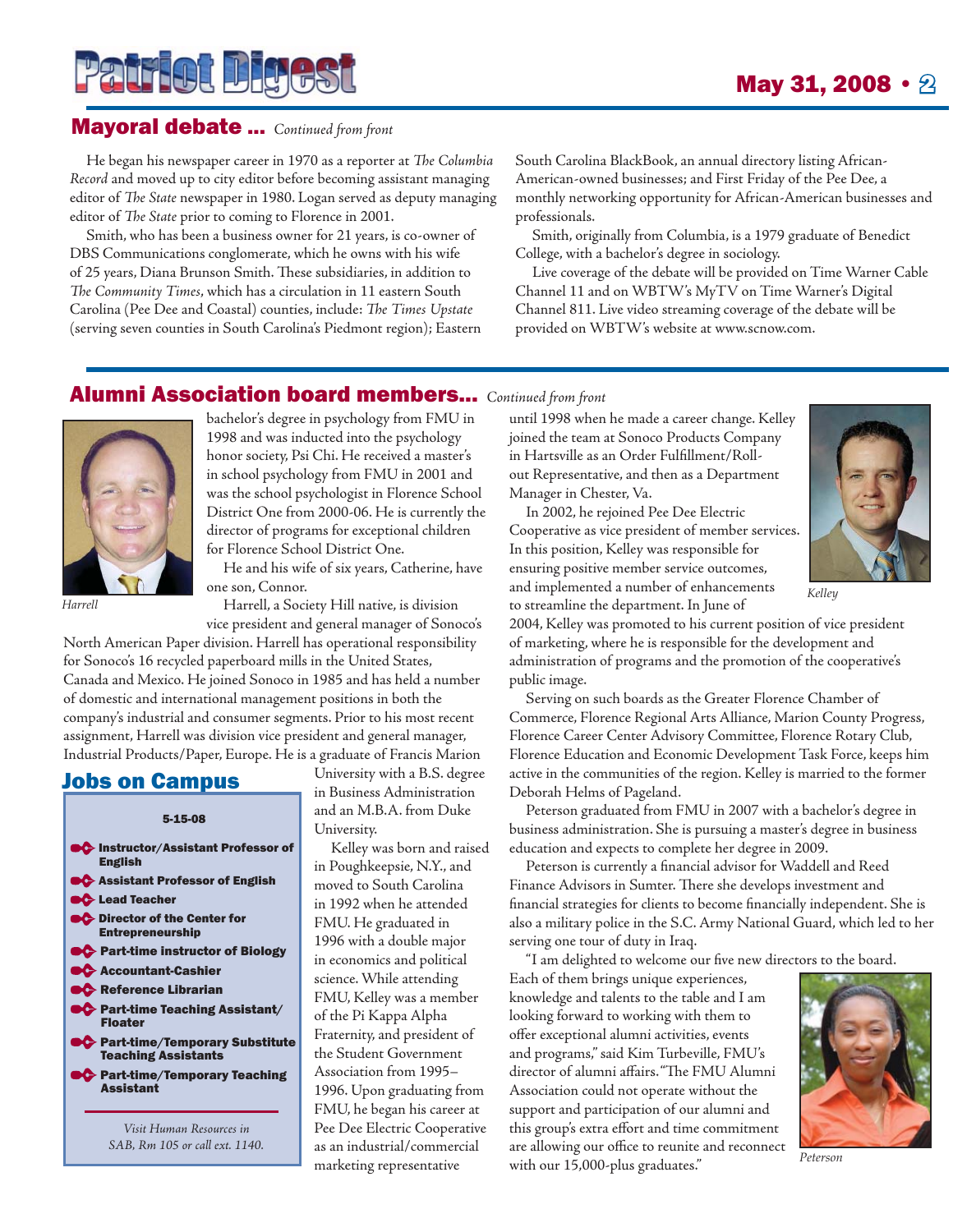# **Patrict Bigest**

#### **May 31, 2008** •  $\otimes$

# Coker-Harrington Scholarship established at FMU

The Richard C. Harrington family has established a scholarship at Francis Marion University in honor of Morgan Coker, dean of the FMU School of Business from 1970-1989, and in memory of Harrington's son, R. Carl Harrington.

Harrington said the Coker-Harrington Student Recruitment Scholarship fund was established for the purpose of providing assistance for the recruitment and retention of out-of-state students with demonstrated academic achievement.

"I am a graduate of Francis Marion, my youngest son is and so is my son whose name the scholarship is partially in memory of, so there's always been a strong family connection," said Harrington. "Dr. Coker was my mentor and advisor while I attended Francis Marion. This scholarship is a way to keep his spirit alive within the university and give more students a chance to study what he loved."

In addition, Harrington said through the scholarship, he sought a way to stimulate economic growth – the retention of high quality business and education graduates.

The recipient of the scholarship must demonstrate proven academic performance but not be a resident of South Carolina. Preference will be given to students with a major in business or education.

Harrington challenges those who are interested in filling the needs gap with additional qualified teachers to contribute \$500 to this scholarship on an annual basis and those interested in hiring qualified business students to contact the FMU School of Business for information about internship programs.

"At Francis Marion, we always appreciate alumni who give back to the university," said Jay Dowd, executive director of the FMU Foundation and vice president for development. "We are proud of our in-state student population but this scholarship will help provide an opportunity to those who want to attend Francis Marion from other states and internationally. By doing so, it is the university's intent and that of Mr. Harrington that they will remain in the Pee Dee, contributing to its quality of life."

Harrington is founder, and former president and CEO of S&W Manufacturing of Florence. He is active in various community and education organizations, serving as a member of the advisory boards of Continuing Education Division of Florence-Darlington Technical College and the Tech-Prep Consortium. He is a member of the Coalition for Excellence in Education and chairman of the Pee Dee Regional Work Force Investment Board. Mr. Harrington also serves as a member of the board and executive committee of the United Way of Florence County as well as a member of the board of directors of the Boys and Girls Club of the Pee Dee. He is a recipient of the 1998 State Board of Education Business Volunteer Award, the Florence Chamber of Commerce Business Person of the Year and the 2001 State Job Creator Award. He earned an associate degree from Florence-Darlington Technical College, a bachelor's degree (magna cum laude) from FMU and a master's in business administration from the University of South Carolina.

## FMU Trustees To Meet June 6

The Francis Marion University Board of Trustees will hold its quarterly meeting at 11:30 a.m. Friday, June 6, in the Stokes Administration Building Board Room.

The trustees will consider a resolution to adopt a \$47 million budget projection for the 2008-2009 fiscal year. The board is also considering an increase in tuition.

#### Events Calendar June

| <b>Mayoral Debate</b><br>7 p.m.                             | <b>Chapman Auditorium</b> | June 3                    |
|-------------------------------------------------------------|---------------------------|---------------------------|
| <b>Dooley Planetarium</b>                                   |                           | June 8                    |
| "Footsteps on the Moon"<br>3 p.m.                           | <b>CEMC</b>               |                           |
| <b>Hewn Timber Cabins Tours June 10</b><br>10:30 am-2:30 pm |                           |                           |
| New Student Orientation June 12, 13                         |                           |                           |
| <b>Dooley Planetarium</b><br>"The Evening Sky"<br>3 p.m.    | June 22                   |                           |
|                                                             |                           | <b>CEMC</b>               |
| <b>Astronomy Club meeting</b><br>7 p.m.                     |                           | June 27<br><b>LSF 102</b> |

The trustees will also hear reports from their standing committees and from the university president.

Committee meetings will be held earlier in the day Friday. The Executive Affairs Committee will meet at 9 a.m. in the Stokes Board Room, followed by a 9:30 a.m. meeting of the Financial Affairs and Facilities Committee. The Academic Affairs and Accreditation Committee also will meet at 9:30 a.m. in the Provost's Conference Room in Stokes Building. At 10:30 a.m., the Development and Alumni Committee will meet in the Stokes Board Room, while the Student Affairs and Athletics Committee meets in the Provost's Conference Room.

# New members elected to FMU board

Five incumbents and four new board members were elected to four-year terms on the Francis Marion University Board of Trustees by the General Assembly last week.

Re-elected for another four-year term to the FMU board are:

• Melissa Johnson Emery of Conway, representing Congressional District One. • Gail Ness Richardson of Barnwell, representing

Congressional District Two. • Patricia C. Hartung of Greenwood, representing Congressional District Three.

• George McIntyre of Bennettsville, representing Congressional District Five. • William W. Coleman

Jr. of Florence, representing Congressional District Six.

New board members are:

• Laura Stroman Crowther of Columbia, representing Congressional District Two.

• Brad Boles of Piedmont, representing Congressional District Four.

• J. Kevin O'Kelly of Florence, a governor appointee.

• Timothy Norwood of Florence, an at-large

representative.

The 17-member board is made up of two representatives from each of the six congressional districts, three at-large members and two gubernatorial appointees.